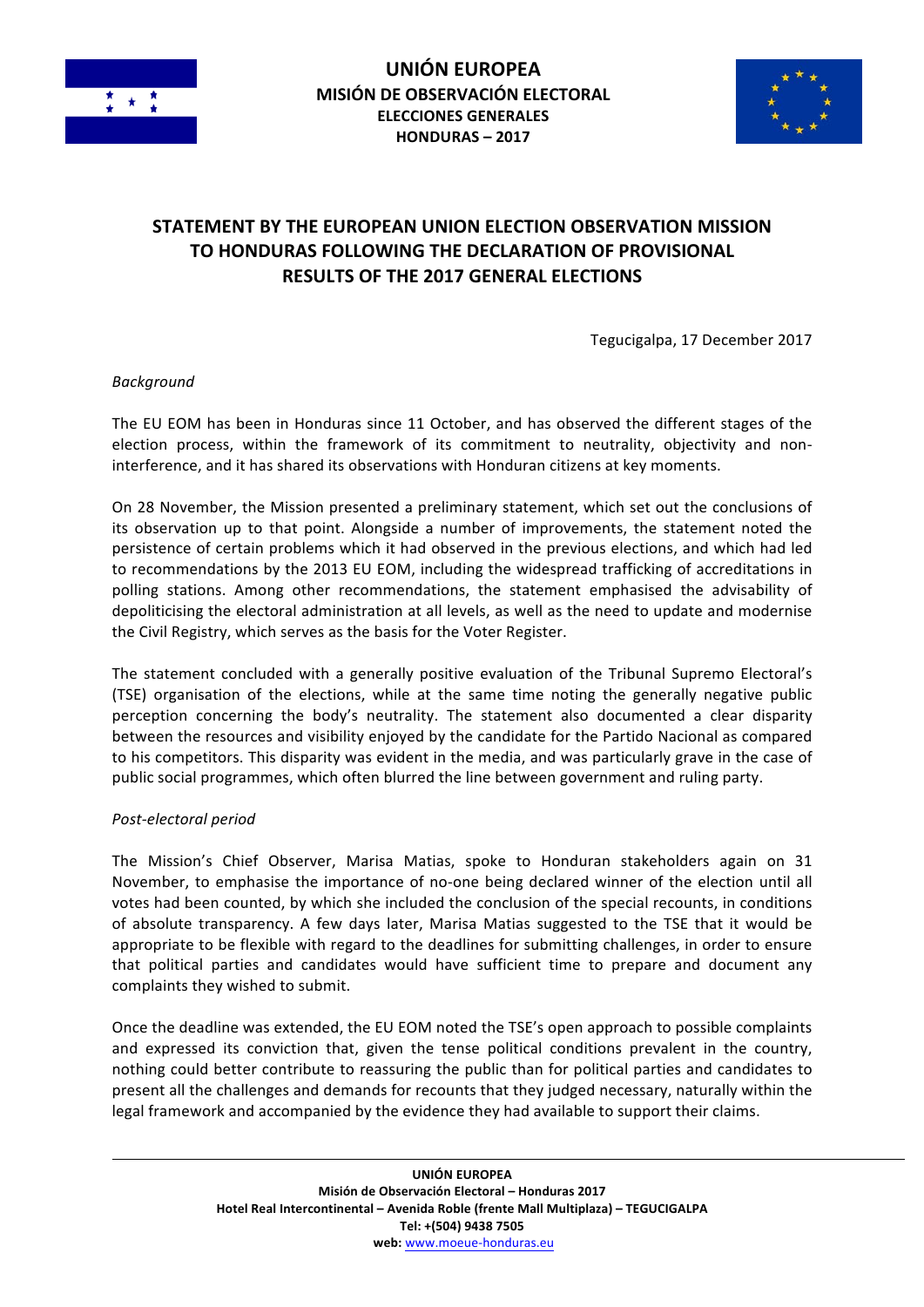

## **UNIÓN EUROPEA MISIÓN DE OBSERVACIÓN ELECTORAL ELECCIONES GENERALES HONDURAS – 2017**



The Mission underlined the responsibilities of different actors to the Hondurans citizens, namely, on the one hand, the TSE's responsibility to agree to all reasonable demands for verification, and on the other, the responsibility of the parties alleging manipulation of the results, to support their allegations with their copies of results forms or other evidence, and to participate in the verifications when they were carried out. It should be noted that on 26 November, the EU EOM observed that representatives from the three main political parties, who are given a certified copy of results, were present in virtually 100% of the observed polling stations, both during opening and voting periods, and during closing and counting procedures.

The TSE's and political parties' respective responsibilities to actively help clarify any doubts held by Honduran citizens were all the greater as a result of two factors which contributed to a deterioration in trust during the days immediately following election day. The first factor concerned the progressive change in the trend of results after the TSE's first announcement, after which data was entered from results forms which had not been transmitted electronically from polling stations and which, according to the EU EOM's analysis, were in 90% of cases from polling stations in rural areas. The second incident which fuelled suspicions was the interruption of the publication of results for several hours in the afternoon of 29 November, as a result of a capacity problem in one of the servers, which then had to be replaced, and its data transferred.

It is important to bear in mind that the main purpose of the publication system is to make public both the images of the results forms for each polling station, and the results themselves once they are entered, in order to ensure that parties, candidates, observers and citizens may compare them with the copies they have available, or with the results they observed. The EU EOM notes that the results forms and the results data for all of the country's polling stations, for all three elections, are published on the TSE website and are easily accessible.

Before the deadline for submitting challenges or complaints, the TSE sought to dispel doubts and took the initiative to carry out a recount of the votes from the close to 5000 polling stations from which results forms were not electronically transmitted on the night of the elections. The recount was undertaken in conditions of full transparency and in the presence of national and international observers.

The Mission observed these special recounts and noted that, despite numerous invitations from the TSE, neither of the two parties which had denounced irregularities attended the recounts and verifications, nor did they come to compare their copies of results forms with the TSE originals. The recount did not reveal any significant differences from the results previously published on the TSE website. 

The EU EOM notes that the Partido Liberal and the Alianza de Oposición contra la dictadura each presented challenges calling for the annulment of the presidential vote – though not the votes for Congress or the municipalities  $-$  but they did not request any special recounts. The Mission also notes that neither appeal was accompanied by a significant number of results forms, which would